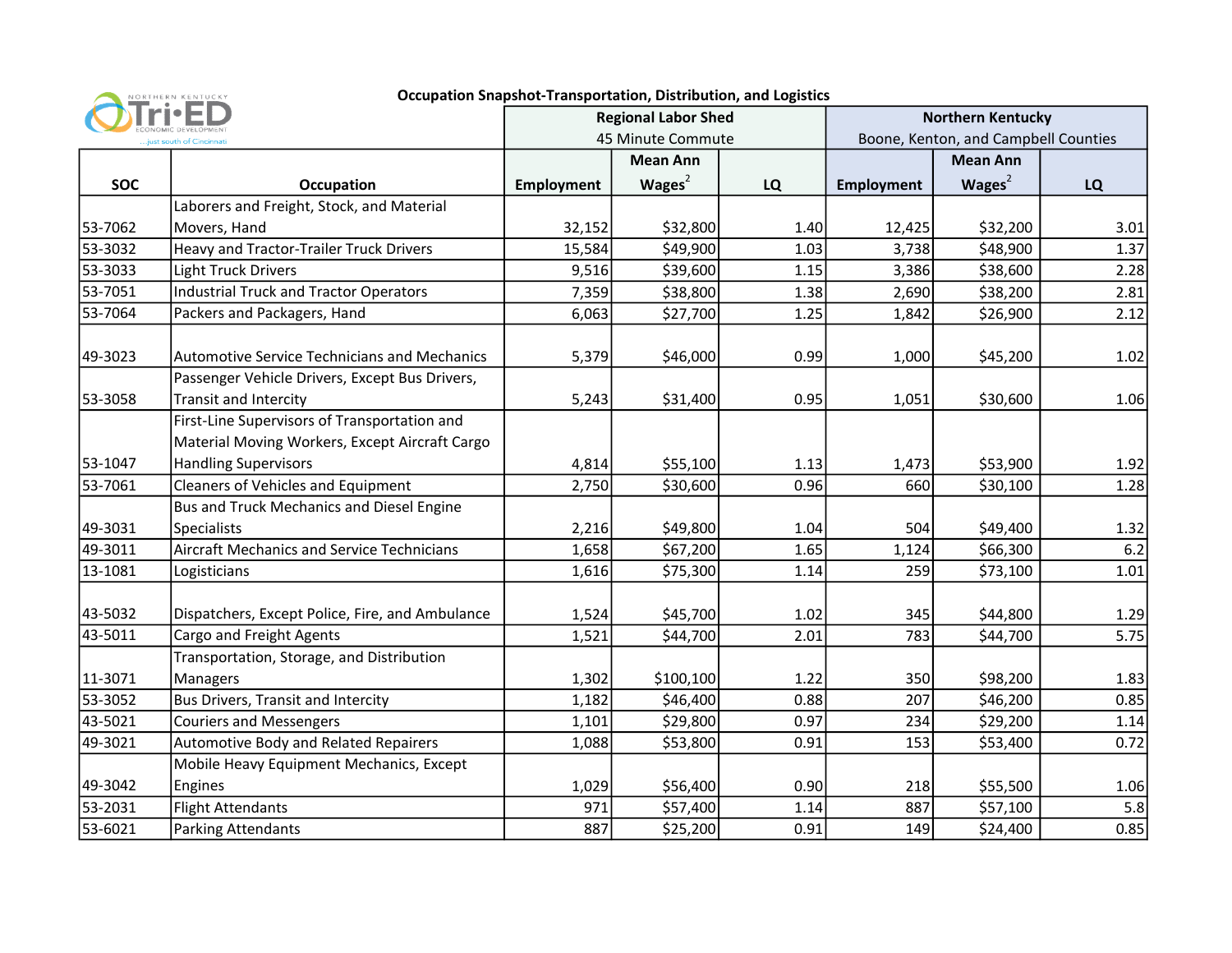| 53-6031 | Automotive and Watercraft Service Attendants     | 789 | \$30,100  | 0.87 | 138 | \$29,600  | 0.84  |
|---------|--------------------------------------------------|-----|-----------|------|-----|-----------|-------|
| 49-3093 | <b>Tire Repairers and Changers</b>               | 728 | \$30,300  | 0.94 | 168 | \$29,700  | 1.20  |
|         |                                                  |     |           |      |     |           |       |
| 53-2011 | Airline Pilots, Copilots, and Flight Engineers   | 728 | \$179,600 | 1.21 | 623 | \$177,900 | 5.75  |
| 53-3099 | Motor Vehicle Operators, All Other               | 375 | \$39,000  | 0.83 | 73  | \$37,800  | 0.89  |
| 53-1041 | <b>Aircraft Cargo Handling Supervisors</b>       | 247 | \$76,800  | 2.87 | 212 | \$76,500  | 13.72 |
|         |                                                  |     |           |      |     |           |       |
| 53-5021 | Captains, Mates, and Pilots of Water Vessels     | 247 | \$91,400  | 1.12 | 134 | \$89,300  | 3.37  |
| 53-5011 | <b>Sailors and Marine Oilers</b>                 | 213 | \$35,400  | 1.03 | 115 | \$34,500  | 3.09  |
| 53-2012 | <b>Commercial Pilots</b>                         | 206 | \$100,400 | 0.66 | 80  | \$98,700  | 1.43  |
|         | Aircraft Service Attendants and Transportation   |     |           |      |     |           |       |
| 53-6098 | Workers, All Other                               | 182 | \$38,800  | 0.71 | 91  | \$38,000  | 1.97  |
| 49-3022 | <b>Automotive Glass Installers and Repairers</b> | 167 | \$41,200  | 1.07 | 31  | \$40,700  | 1.11  |
| 53-4031 | <b>Railroad Conductors and Yardmasters</b>       | 165 | \$63,700  | 0.60 | 57  | \$64,000  | 1.15  |
| 53-6061 | Passenger Attendants                             | 160 | \$29,500  | 0.83 | 125 | \$29,400  | 3.63  |
| 53-7199 | Material Moving Workers, All Other               | 158 | \$41,700  | 0.73 | 66  | \$40,800  | 1.7   |
| 53-4011 | Locomotive Engineers                             | 155 | \$69,100  | 0.71 | 57  | \$69,300  | 1.46  |
|         |                                                  |     |           |      |     |           |       |
| 49-3051 | Motorboat Mechanics and Service Technicians      | 137 | \$45,400  | 0.75 | 54  | \$45,600  | 1.65  |
| 49-3043 | <b>Rail Car Repairers</b>                        | 136 | \$54,600  | 0.88 | 21  | \$57,100  | 0.77  |
| 53-2022 | <b>Airfield Operations Specialists</b>           | 128 | \$67,400  | 1.76 | 102 | \$66,900  | 7.85  |
| 49-3052 | Motorcycle Mechanics                             | 113 | \$39,700  | 0.97 | 18  | \$38,700  | 0.88  |
| 49-2091 | <b>Avionics Technicians</b>                      | 100 | \$81,600  | 0.61 | 50  | \$80,000  | 1.7   |
| 49-3092 | Recreational Vehicle Service Technicians         | 99  | \$42,600  | 0.77 | 17  | \$42,100  | 0.75  |
| 49-3091 | <b>Bicycle Repairers</b>                         | 92  | \$33,000  | 0.89 | 13  | \$32,200  | 0.68  |
| 53-2021 | <b>Air Traffic Controllers</b>                   | 91  | \$113,200 | 0.59 | 58  | \$111,800 | 2.1   |
| 53-7121 | Tank Car, Truck, and Ship Loaders                | 90  | \$53,000  | 0.87 | 14  | \$51,400  | 0.73  |
|         | Electronic Equipment Installers and Repairers,   |     |           |      |     |           |       |
| 49-2096 | <b>Motor Vehicles</b>                            | 89  | \$40,700  | 1.20 | 12  | \$39,600  | 0.93  |
|         | Rail-Track Laying and Maintenance Equipment      |     |           |      |     |           |       |
| 47-4061 | Operators                                        | 88  | \$55,200  | 0.72 | 19  | \$55,000  | 0.87  |
|         | Ambulance Drivers and Attendants, Except         |     |           |      |     |           |       |
| 53-3011 | <b>Emergency Medical Technicians</b>             | 78  | \$31,100  | 0.73 |     | \$31,100  | 0.44  |
| 53-4041 | <b>Subway and Streetcar Operators</b>            | 73  | \$63,300  | 0.80 | 13  | \$62,500  | 0.81  |